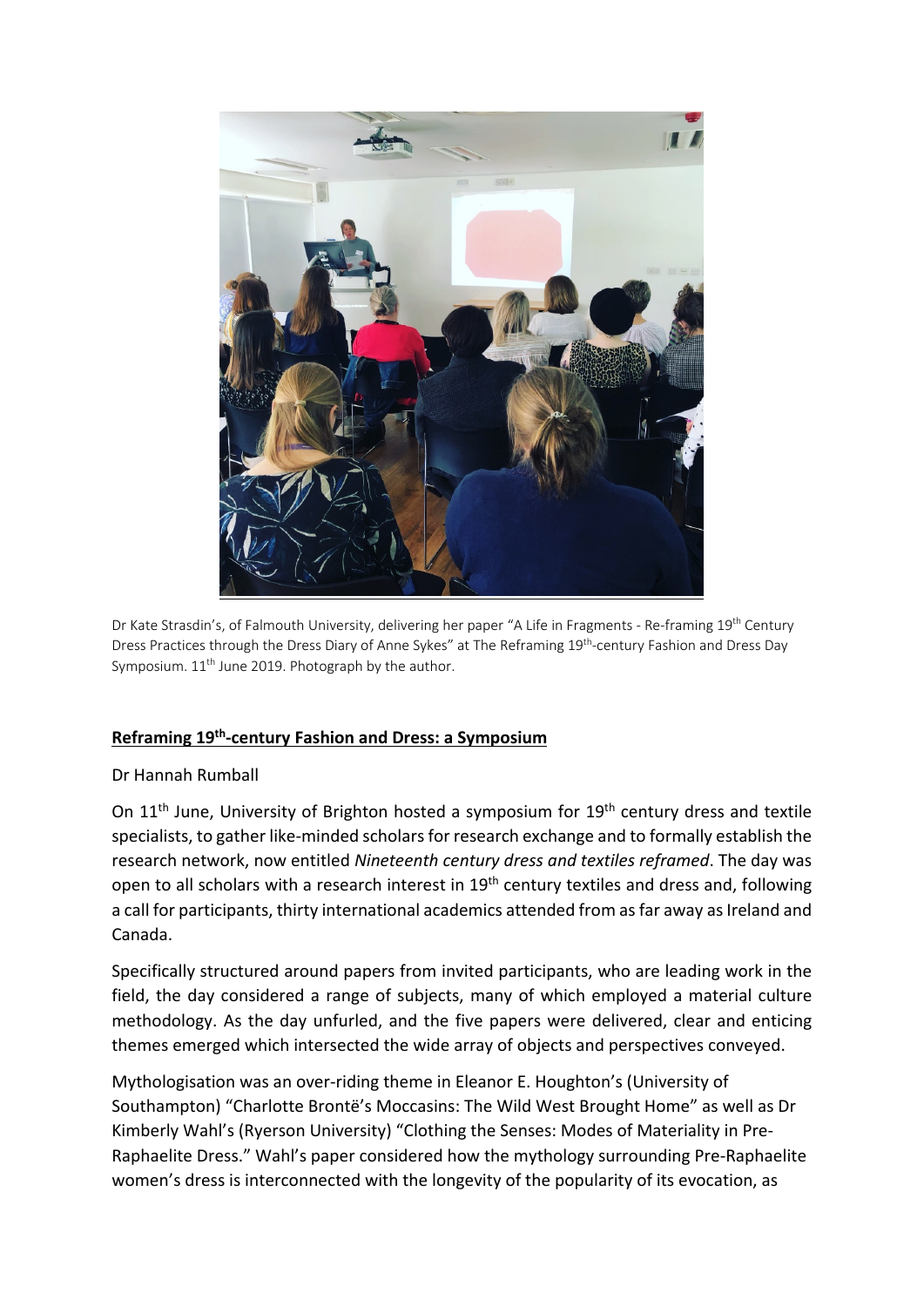well as academic understandings of the realities of Pre-Raphaelite clothing. Wahl noted how, in contemporary fashion spreads and styling, seeking to evoke the romantic ethereal quality of the aesthetic, there is a reliance on a sequence of key visual symbols which bear little relation to original realities of Pre-Raphaelite clothing. Wahl observed how the Pre-Raphaelite Brotherhood led the way in tendencies towards the alternative and unusual, especially representations of unconventional dress. However, the women depicted, such as Jane Morris, participated in the construction of the aesthetic by using their actual dress to carve out an artistic persona for themselves, outside of the confines of wider society and culture.

Houghton meanwhile, recounted her story of substantiating whether two glass-beaded, brown deer-hide, moccasins with matching ankle cuffs, belonged to the celebrated author Charlotte Bronte. Houghton openly acknowledged that her biggest task in working on Bronte's surviving wardrobe for the past three years, has been to unpick myth from reality. The slippers were donated back to the Bronte parsonage collection after 50 years of private ownership, and were embroidered with the initials CB, though not in Bronte's renowned careful, neatly embroidery style. The moccasins have a comfortable, informal structure and could easily have been worn as slippers, yet their design is associated with moccasins produced by the native peoples of Canada, to which Bronte never travelled. The derivation of the garments as belonging to, and being worn by, Bronte was successfully affirmed by Houghton through meticulous material culture and textual analysis. Letters illustrate their presence in Bronte's wardrobe, alongside a beaded bag, both almost certainly produced by the native Iroquois peoples of Canada. Here, a further theme of the global nature of dress and textiles' production and consumption arose, coinciding with the explicit themes raised in Jo Tierney's paper.

Tierney (University of Warwick) in "Globalising Nineteenth-Century Fashion History: The Circulation of British Textiles in West Africa, c.1870-1914" discussed how Manchester textile producers during the nineteenth century understood and catered for the West African market, to where most of their goods were being exported. Tierney illustrated how printed and dyed textiles were designed to meet the specific tastes of West African consumers, in contravention to the notion that colonies provided soft markets to British manufacturers, meaning manufacturers did not need to respond to regional demands and taste. Tierney's research illustrated how specialist designs were produced in varieties of colour ways for the West African market by Manchester textile manufacturers, and adaptations were made to existing manufacturing processes to imitate cultural and regional designs and techniques. Tierney's examination of 5,000 samples of wax printed or dyed cottons, in volumes of pattern books and in board of trade archives, from across 5 manufacturers illustrated several differentiating factors between textiles for West African and British consumption during this period. Motifs present in textiles for the West African market were far larger than for European markets, illustrating an understanding of West African visual culture, while a number of motifs present had cultural or regional significance. These textiles were produced for use as textiles wrappers, which could be manipulated and reused time and again, not as tailored garments. Yet, all that has currently been unearthed for Tierney's study are the discreet, rectangular samples dedicatedly pasted into folios; a form of a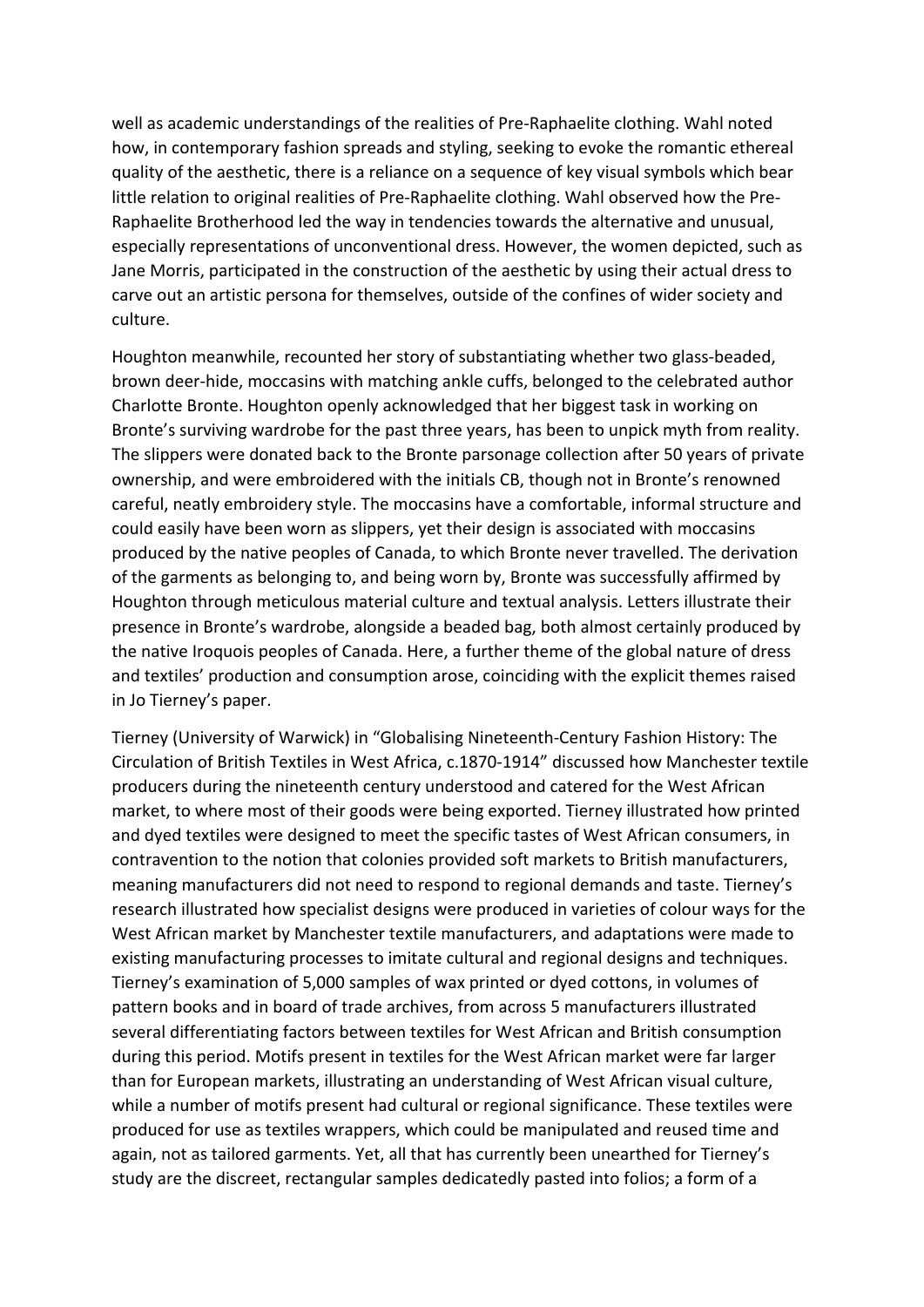fascinating 19th century compendium popular in business, and, as Dr Kate Strasdin's paper illustrated, domestic settings alike, and an especially fruitful repository for dress and textiles historians, even with an absence of corresponding completed garments.

Strasdin's (Falmouth University) "A Life in Fragments - Re-framing 19th Century Dress Practices through the Dress Diary of Anne Sykes" contemplated such albumisation practices, through what she has coined a "dress diary" from the period, gifted to her in January 2016. Collected together by one woman, Anne Sykes, between the 1830s and 1870s, over 2,000 rectangular or octagonal swatches are lovingly pasted into the leather bound volume and annotated with the wearer, garment and date details. Her research situated this example in the largely female practise of collecting, organising and consuming mementos, however Strasdin has sourced only five other surviving examples which bare parallels with her own domestic compendium of textile samples. Patterns of survival relating to dress diairies are rare, which she credited two factors. Firstly, the ephemerality of dress and textiles. Secondly, the practices' situation as a feminine hobby, which may have historically devalued the object. Despite these two factors, Strasdin does think they were common. Strasdin's paper suggested how Sykes' proximity to Lancaster, then the centre of English textile production, would have influenced her understanding of fashion and textiles. Swatches compared to surviving dress examples from the period illustrate their fashionability, meaning Sykes and her community were clearly not women who were frightened of, or distanced from, fashion despite their situation in a provincial community.

This widespread, successful communication of fashionable styles and textiles was another theme which traversed the papers and consequent discussions, and was the explicit concern of Dr Katie Faulkner's (Courtauld Institute of Art) "In pure classical taste?': Sculptural discourse in early nineteenth-century writing on Fashion and Dress." Faulkner's research exploded the theory that sculpture and fashion were in opposition during the 19<sup>th</sup> century. Furthermore, that they were consumed in opposing manners, due to the readings of sculpture as permanence and ideal beauty, versus fashion as frivolity and extraneous adornment. Faulkner's research documented early European publications which intersected these concerns, illustrating how, during the early 19th century, a strong visual connection was created between sculpture and the dress people were wearing in popular publications. Faulkner discussed how, from the early 19th century, periodicals allowed women access to knowledge beyond the domestic, and were not addressed to a purely fashionable elite. For example, "Le Beau Monde" was considered, which published notes from lectures at the Royal Academy on the Greeks, on art, design and statuary. These educational articles, illustrate how those outside the elite sphere learned about 'high' art as a visual, and fashionable, inspiration. Faulkner's research illustrated how these periodicals used a varying set of approaches to address their readers but each presented dress and sculpture in relation to one another, regularly.

The explicit themes uncovered (including mythologisation, albumisation, the global nature of dress and textiles, as well as communication) through these papers, and discussions provided fruitful points for further discussion. They will be returned to in subsequent gatherings of *Nineteenth century dress and textiles reframed.* Partner events are now being